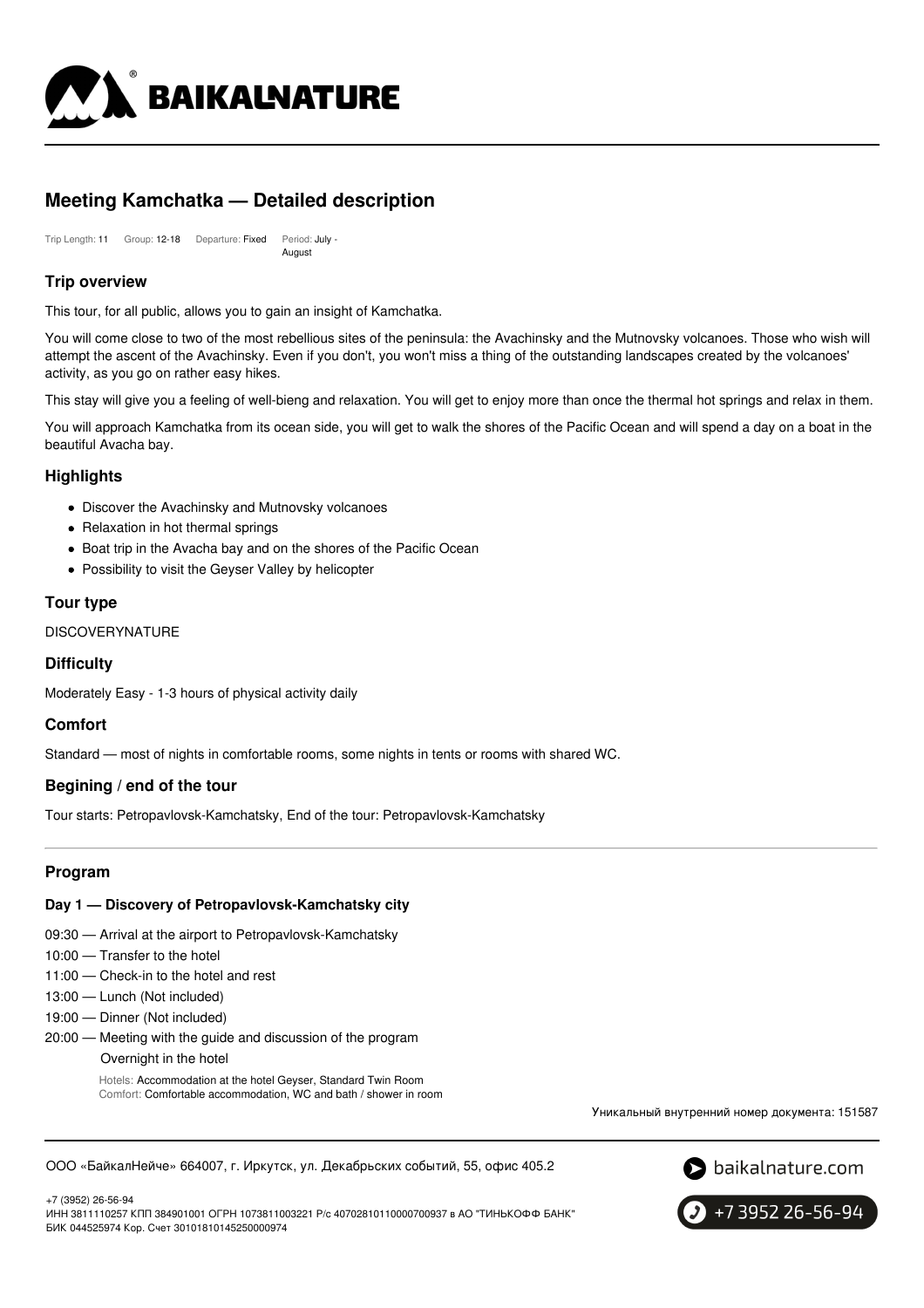

## **Day 2 — Boat trip to the Avacha Bay**

- 09:00 Breakfast in the hotel
- 10:00 Boat trip
- 13:00 Lunch
- 15:00 Departure to Mutnovsky volcano
- 18:00 Stop for the overnight and establishment of the camp
- 19:00 Dinner near the fire
	- Overnight in tent

Hotels: Camping,

# **Day 3 — Mutnovsky volcano**

- 09:00 Breakfast
- 10:00 Ascending to the crater of Mutnovsky volcano
- 13:00 Outdoor lunch
- 14:00 Descent and return to the camping
- 19:00 Dinner near the fire
	- Overnight in tent

Hotels: Camping,

## **Day 4 — Ascending to Gorely volcano**

- 09:00 Breakfast
- 10:00 Ascending to Gorely volcano
- 13:00 Lunch (picnic)
- 16:00 Transfer to Petropavlovsk-Kamchatsky
- 17:00 Arrival and check-in to the hotel
- 19:00 Dinner (Not included)

Overnight in the hotel

Hotels: Accommodation at the hotel Geyser, Twin room Comfort: Comfortable accommodation, WC and bath / shower in room

#### **Day 5 — Free day**

- 09:00 Breakfast in the hotel
- 10:00 Free time
- 13:00 Lunch (Not included)
- 17:00 Driving to the Avachinsky volcano
- 18:00 Arrival and check-in to the resort
- 19:00 Dinner

Overnight in the resort

Hotels: Overnight in the tourist camp "Avachinsky", House for 6-8 persons Comfort: Simple comfort accommodation, toilet outdoors, banya

#### **Day 6 — Avachinsky volcano**

- 09:00 Breakfast in the resort
- 10:00 Ascent of Avachinsky volcano
- 13:00 Outdoor lunch
- 14:00 Return to the resort

Уникальный внутренний номер документа: 151587

ООО «БайкалНейче» 664007, г. Иркутск, ул. Декабрьских событий, 55, офис 405.2



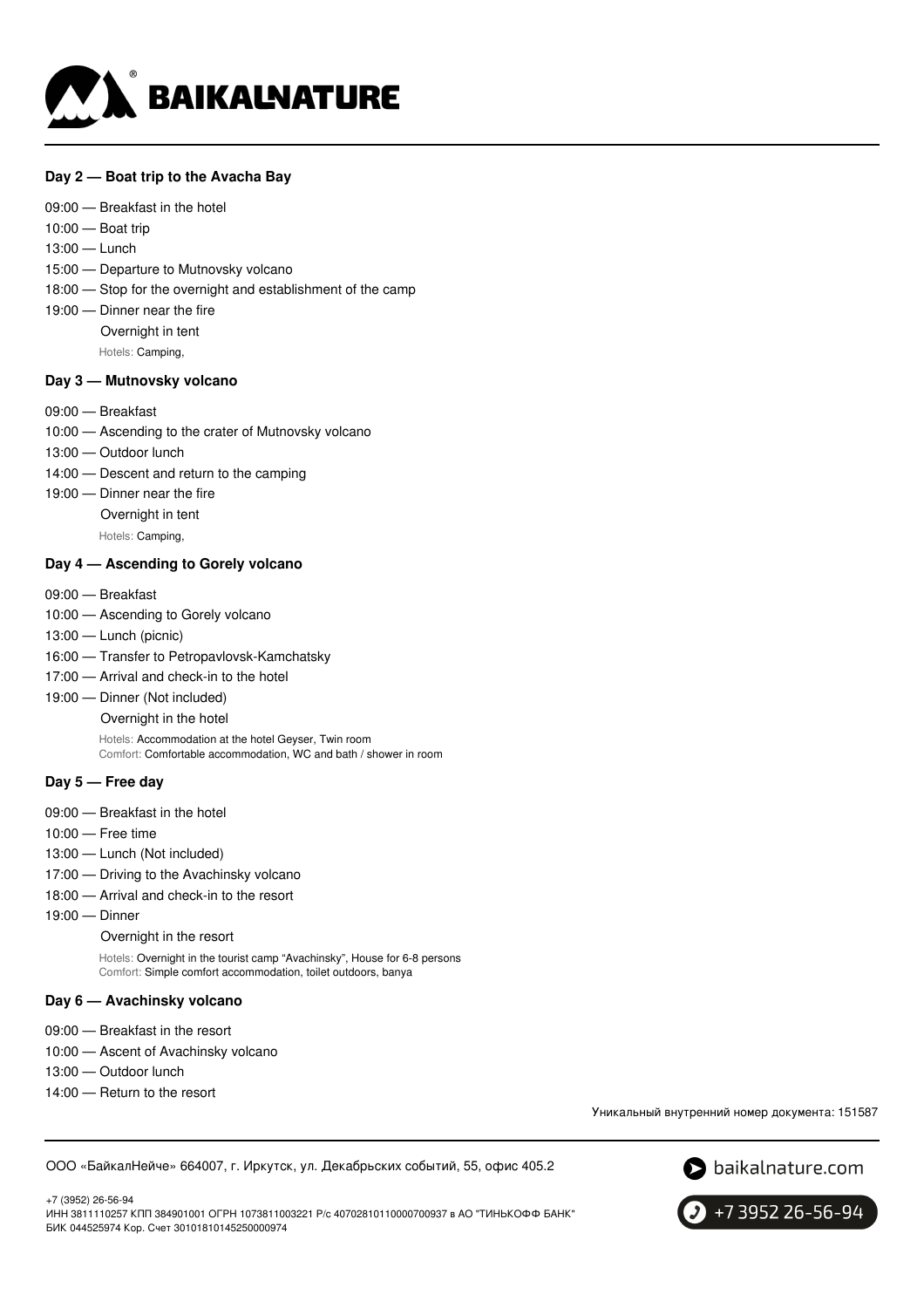

#### 19:00 — Dinner

#### Overnight in the resort

Hotels: Overnight in the tourist camp "Avachinsky", House for 6-8 persons Comfort: Simple comfort accommodation, toilet outdoors, banya

## **Day 7 — Volcano Koryaksky and mountain Camel**

- 09:00 Breakfast in the resort
- 10:00 Excursion walk to the volcano Koryaksky and the mountain named "Camel"
- 13:00 Lunch
- 14:00 Departure to Petropavlovsk
- 18:00 Check-in to the hotel and rest
- 19:00 Dinner (Not included)
	- Overnight in the hotel

Hotels: Accommodation at the hotel Geyser, Twin room Comfort: Comfortable accommodation, WC and bath / shower in room

## **Day 8 — Bystraya River and start of the rafting**

- 09:00 Breakfast in the hotel
- 10:00 Departure to Bystraya River
- 13:00 Outdoor lunch
- 15:00 Rafting starting
- 18:00 Stop for the overnight and establishment of the camp
- 19:00 Dinner
	- Overnight in tent

Hotels: Camping,

#### **Day 9 — Continuation of the navigation**

- 09:00 Breakfast
- 10:00 Rafting on the Bystraya River
- 13:00 Outdoor lunch
- 14:00 Continuation of the rafting
- 19:00 Dinner near the fire
	- Overnight in camp
		- Hotels: Camping,

#### **Day 10 — End of rafting and transfer to Paratunka**

- 09:00 Breakfast
- 10:00 End of rafting
- 13:00 Lunch
- 14:00 Transfer to Paratunka
- 17:00 Check-in to the hotel and rest
- 19:00 Dinner (Not included)
	- Overnight in the hotel

Hotels: Accommodation in the hotel "Gelios", Paratunka, Twin room Comfort: Comfortable accommodation, WC and bath / shower in room

#### **Day 11 — Souvenirs and end of the programme**

Уникальный внутренний номер документа: 151587

ООО «БайкалНейче» 664007, г. Иркутск, ул. Декабрьских событий, 55, офис 405.2



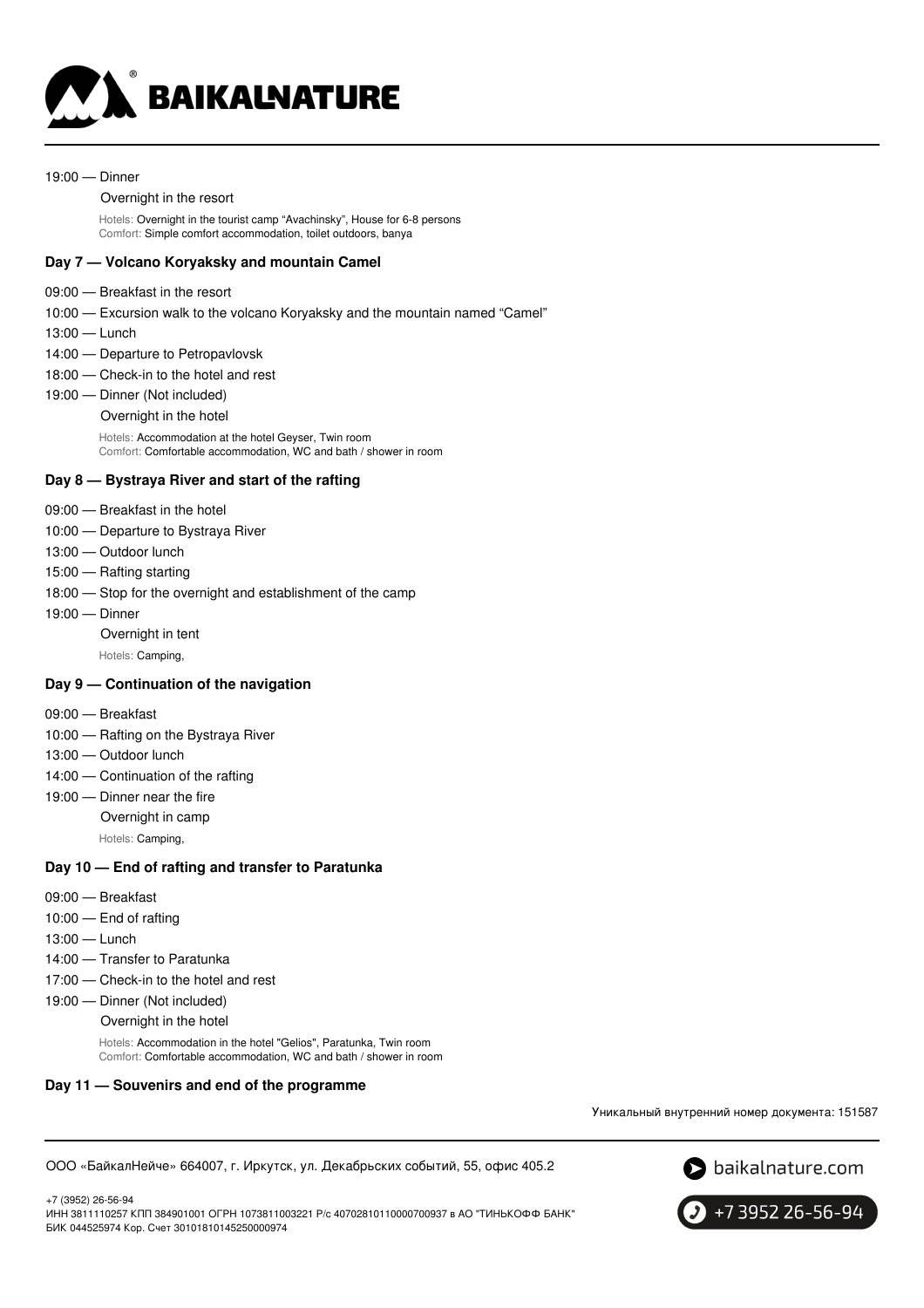

09:00 — Breakfast in the resort

- 10:00 Last tour in the city, you can go see the fish market and buy souvenirs
- 13:00 Transfer to the airport. End of the programme.

# **Departures**

| <b>Start</b> | End        | Basic price per person |
|--------------|------------|------------------------|
| 14.07.2022   | 24.07.2022 | 143300.00 RUB          |
| 24.07.2022   | 03.08.2022 | 143300.00 RUB          |
| 03.08.2022   | 13.08.2022 | 143300.00 RUB          |
| 13.08.2022   | 23.08.2022 | 143300.00 RUB          |

# **Note**

The order of the activities can be changed according to the group size and the weather conditions. Additional budget to consider: - Lunches and diners (200-300 roubles in a cafés, 300-600 roubles in restaurants) - Helicopter trip in the Geyser Valley (46 000 roubles/pers, the price of 2021) Single supplement is 19 000 rubles / per person (except Tourist camp "Avachinsky")

# **What's included**

#### **Price includes**

- English-speaking guide services
- Accommodation as per itinerary
- Transport as per itinerary
- Excursions and visits as per itinerary
- Transfer from airport / railway station on first day
- Transfer to airport / railway station on last day
- Boat trip
- Letter of invitation
- Camping outfit rental
- Reserves and national parks entrance permissions
- Bathing in hot springs
- Meals according to the program

# **Checklist & Equipment**

We recommend you to pack all your stuff in two bags: a small backpack and a large travelling bag.

SMALL BACKPACK: will be useful for carrying your personal belongings during the day (camera, film, personal medication, bottled water, etc.) You will also use it as hand luggage during air travel for all your heavy (to lighten the travel bag in the luggage compartment), fragile (camera, etc.) and necessary (toilet bag, etc.) things.

BIG TRAVEL BAG or BIG BACKPACK: must contain the rest of your stuff. It will be in the luggage compartment during the flight. It will be transported by vehicles.

# **Recommended checklist**

Sleeping bag rated from 0° C to +15° C Raincoat or wind and waterproof shell jacket (with hood !)

Уникальный внутренний номер документа: 151587

ООО «БайкалНейче» 664007, г. Иркутск, ул. Декабрьских событий, 55, офис 405.2



+7 3952 26-56-94

+7 (3952) 26-56-94 ИНН 3811110257 КПП 384901001 ОГРН 1073811003221 Р/с 40702810110000700937 в АО "ТИНЬКОФФ БАНК" БИК 044525974 Кор. Счет 30101810145250000974

#### **Price does not include**

- Personal expenses and tips
- Visa fees and travel insurance
- Optional activities
- Airline tickets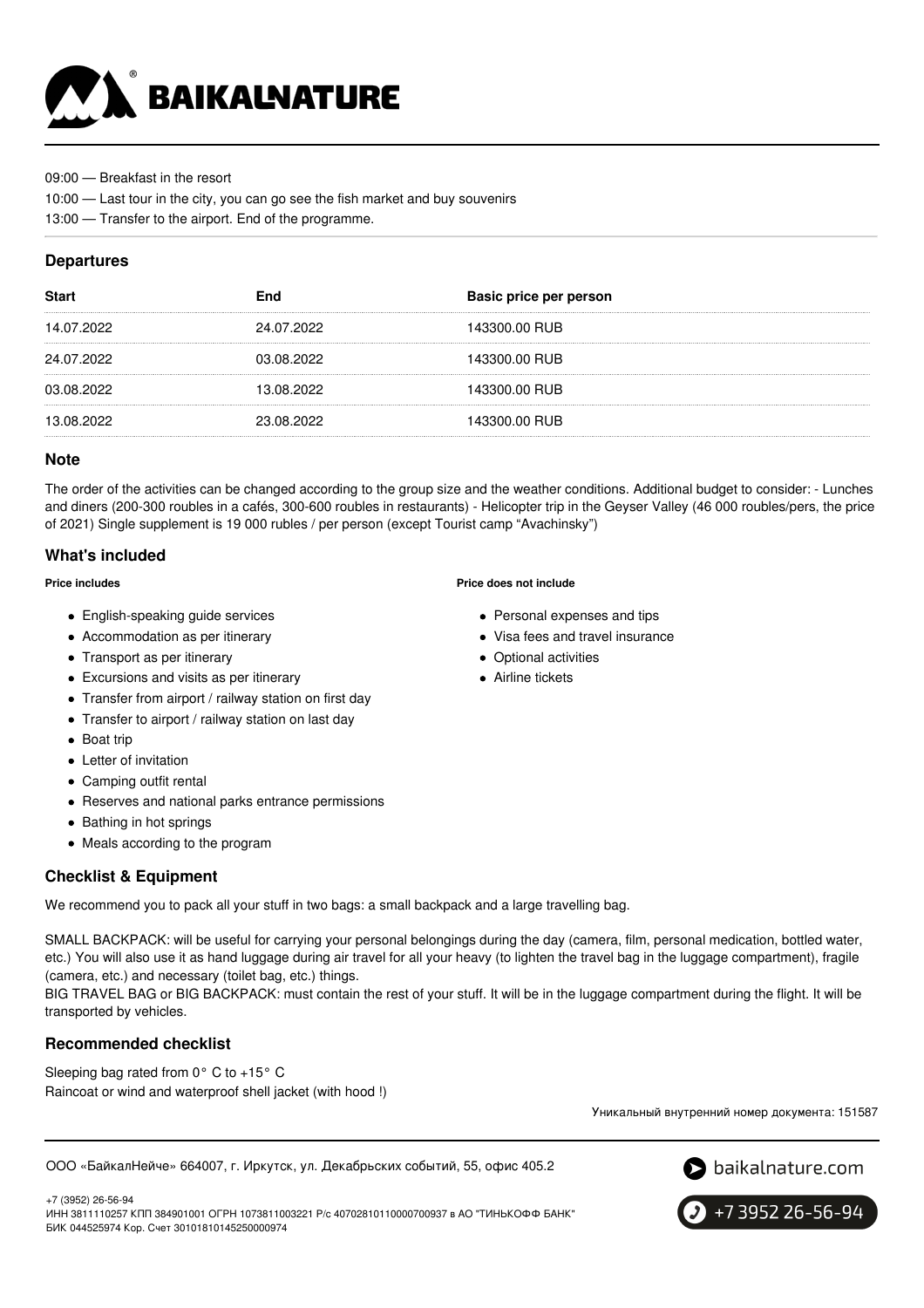

POLARTEC or similar pullover Long sleeve shirts or sweatshirts **Shorts** T-shirts **Socks** Comfortable walking shoes (like Vibram or similar) Sunscreen for skin and lips Sunglasses with filter Flask Flip-flops for banya Bath towel Swimsuit Wipes Antibacterial hand gel Telescopic sticks

## **Visa**

You need a tourist visa to travel to Russia. It can be issued for a maximum period of 30 days. Your passport has to be valid for at least six months after the expiry date of your visa and to have at least two blank pages.

BaikalNature offers visa support and has created "BaikalNature letter of invitation" package. If you buy a BaikalNature tour, this package is absolutely free; when you buy any other BaikalNature service, you will have to pay for this package. For more information please conact your nearest Russian Embassy or Visa Application Center.

## **Money**

The Russian currency is ruble. In all cities and many large villages of Russia, you can easily withdraw rubles, using a Visa or MasterCard, from ATMs, located in banks, department stores or hotel lobbies, some of them are open 24 hours a day. If you have euros or dollars with you, exchange offices will allow you to change them easily in the cities, seldom in the countryside. However, it can be difficult to exchange traveler's checks, even in cities.

# **Tipping**

All persons who compose the BaikalNature travel team (guides, drivers, cooks, etc.) are paid a decent wage for their services and do not expect any tips from you. So you have no obligation to leave anything. If you really want to express your satisfaction by leaving a gratuity, and if it is in foreign currency, be aware that torn or glued coins and banknotes cannot be exchanged. Anyway, thank you for your tips, left at your discretion in envelopes.

#### **Health**

You need to get a health examination before a great trip. Consult your doctor. Get a dental checkup. If you have health problems that could worsen during the trip, make sure you have taken all your medications with you.

Provide a first aid kit that includes among other items:

- aspirin or paracetamol.
- anti-diarrheal pills,
- antiseptic,
- adhesive plaster,
- sterile pads.

If you have individual diseases, make sure you have taken your medications.

# **Medical Form**

Уникальный внутренний номер документа: 151587

ООО «БайкалНейче» 664007, г. Иркутск, ул. Декабрьских событий, 55, офис 405.2